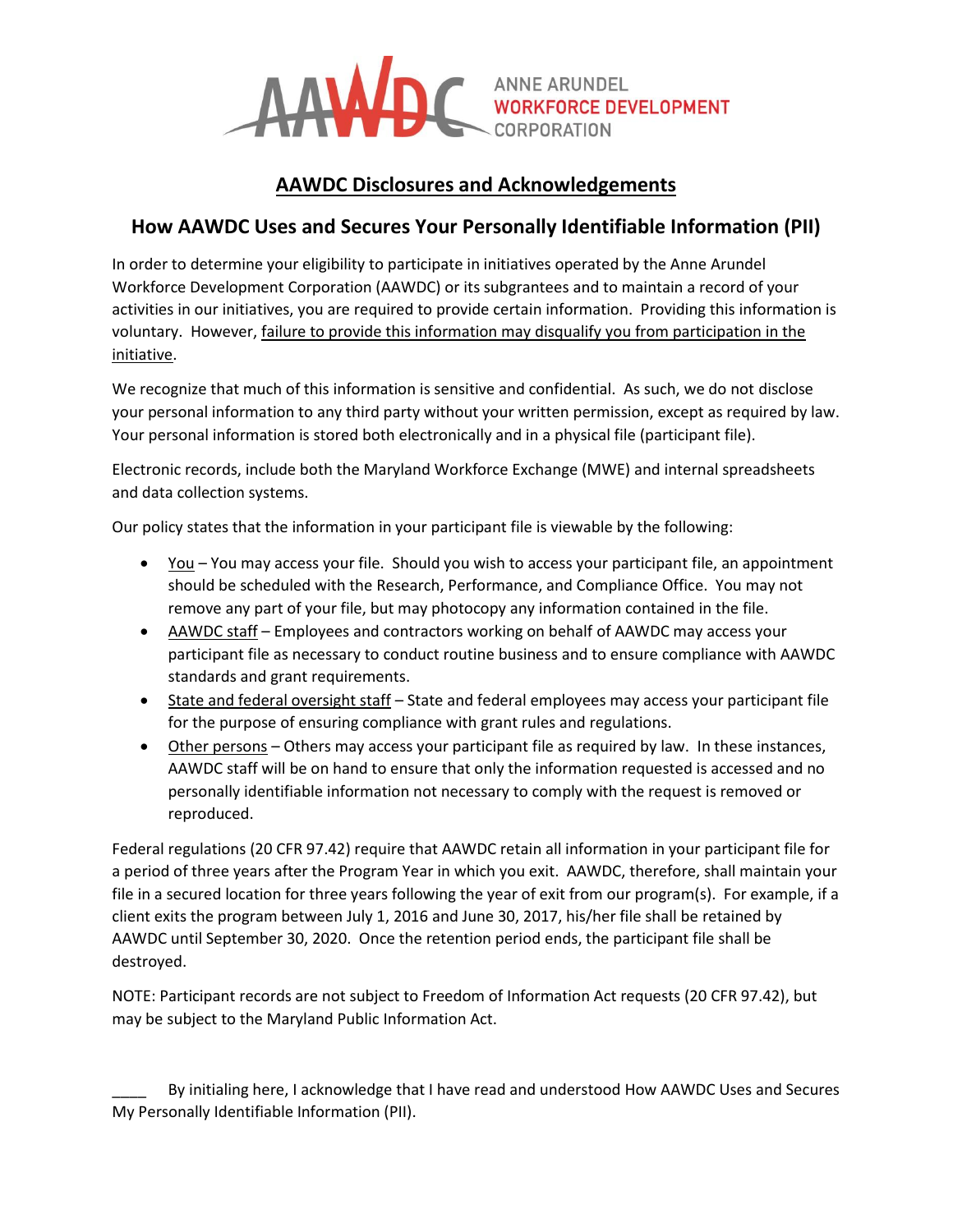# **Equal Opportunity Is The Law**

It is against the law for AAWDC or its subgrantees, as recipients of Federal financial assistance, to discriminate on the following bases:

Against any individual in the United States on the basis of:

- Race;
- Color;
- Religion;
- Sex (including pregnancy, childbirth, and related medical conditions, sex stereotyping, transgender status, and gender identity);
- National origin (including limited English proficiency);
- Age;
- Disability; or
- Political affiliation or belief

Against any beneficiary of, applicant to, or participant in programs financially assisted under Title I of the Workforce Innovation and Opportunity Act, on the basis of:

- Citizenship status or
- Participation in any WIOA Title I financially assisted program or activity

AAWDC or its subgrantees must not discriminate in any of the following areas:

- Deciding who will be admitted, or have access, to any WIOA Title I financially assisted program or activity;
- Providing opportunities in, or treating any person with regard to, such a program or activity; or
- Making employment decisions in the administration of, or in connection with, such a program or activity.

As a recipient of federal financial assistance, AAWDC must take reasonable steps to ensure that communications with individuals with disabilities are as effective as communications with others. This means that, upon request and at no cost to the individual, AAWDC is required to provide appropriate auxiliary aids and services to qualified individuals with disabilities.

#### **What To Do If You Believe You Have Experienced Discrimination**

If you think that you have been subjected to discrimination under a WIOA Title I financially assisted program or activity, you may file a complaint within 180 days from the date of the alleged violation with either:

Milena Kornyl or Director, Civil Rights Center (CRC) Director/Equal Opportunity Officer U.S. Department of Labor Linthicum Heights, MD 21091 Washington, DC 20210 [mkornyl@aawdc.org](mailto:mkornyl@aawdc.org) site at [www.dol.gov/crc](http://www.dol.gov/crc)

613 Global Way 200 Constitution Avenue, NW, Room N-4123 410-424-3240 or electronically as directed on the CRC Web